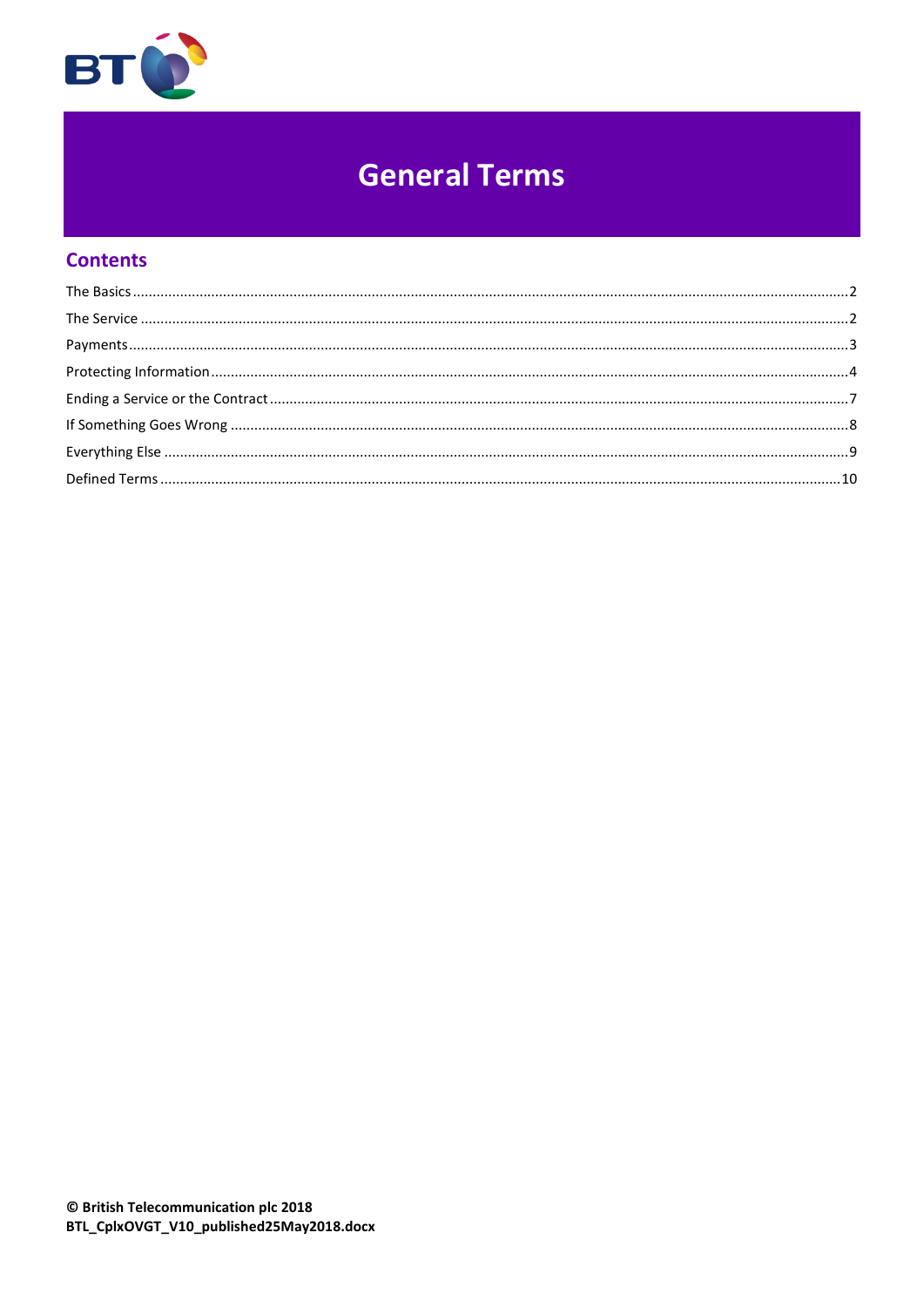

# <span id="page-1-0"></span>**The Basics**

These are the General Terms that apply to any Service you buy from BT. Specific Services have their own Orders and Schedules with more detailed terms.

#### **1 WHAT WORDS MEAN**

- 1.1 Some of the words and phrases in this document mean specific things. They are capitalised all the way through and explained in the Defined Terms section at the end of this document.
- 1.2 The words below have the following meanings:
	- 1.2.1 'You' and 'your' mean the Customer.
	- 1.2.2 Phrases that refer to 'we', 'our', 'us', 'each of us', 'each of our', 'both of us', 'we each', 'we will each', 'we will both', 'whichever of us', 'one of us', 'neither of us', 'either of us', 'either of our', 'either one of us' and 'we both' mean one or both of BT and the Customer, whichever makes sense in the context of the sentence.
- 1.3 The words 'include' or 'including' do not limit something to just the examples that follow.
- 1.4 Any time either of us has a right or obligation that we may exercise or perform, then whether either of us chooses to exercise or perform that right or obligation will be in that party's sole discretion.
- 1.5 Any reference to a specific law or regulation in the Contract includes that law or regulation as amended, replaced or extended.

# <span id="page-1-4"></span>**2 ORDER OF DOCUMENTS**

If there is a conflict between any of the documents, the order of priority, highest first, is:

- 2.1 any Annexes;
- 2.2 the Schedule;
- 2.3 these General Terms;
- 2.4 any Order; and
- 2.5 if applicable to a Service, the BT Price List.

# **3 WHEN THE CONTRACT STARTS AND HOW LONG IT LASTS**

- 3.1 The Contract starts on the Effective Date and will carry on until:
	- 3.1.1 one of us ends it (in a way that the Contract allows);
	- 3.1.2 it expires; or
	- 3.1.3 BT is no longer providing you with any Services, there are no outstanding Orders and all invoices are paid.
- 3.2 Each Order will be an amendment to this Contract.
- 3.3 If a Service or Order terminates or expires for any reason other than when the Contract is terminated or expired in its entirety, the rest of the Orders in place will remain unaffected and both of us will continue to perform each of our obligations under them as agreed in the Contract.

#### **4 SOME BASIC PRINCIPLES**

4.1 BT confirms that it is a legal corporation, authorised to agree the Contract and provide all the Services.

- 4.2 You confirm you are legally set up as a business, authorised to agree the Contract and carry out your responsibilities under it.
- 4.3 The BT Privacy Policy sets out how BT uses your Personal Data and includes more details about what BT can do with it, your rights and BT's obligations.

# <span id="page-1-1"></span>**The Service**

# **5 WHAT BT HAS TO DO**

- 5.1 BT will:
	- 5.1.1 provide you with a Customer Committed Date for each Service and will use reasonable endeavours to meet any Customer Committed Date;
	- 5.1.2 provide each Service with the care and skill that would reasonably be expected in the circumstances;
	- 5.1.3 comply with Applicable Law;
	- 5.1.4 comply with, and may exercise its rights in, the Compliance Obligations;
	- 5.1.5 provide information relating to your use of a Service to authorities, regulators and law enforcement agencies, if it is legally required to; and
	- 5.1.6 if applicable to a Service, take reasonable steps to stop anyone getting unauthorised access to any part of the BT Network.
- <span id="page-1-3"></span><span id="page-1-2"></span>5.2 BT may change any Service so long as the performance of the Service is not materially adversely affected. These sorts of changes might include:
	- 5.2.1 introducing or removing features of a Service; or
	- 5.2.2 replacing a Service with a materially equivalent Service.

#### **6 WHAT YOU HAVE TO DO**

You will:

- 6.1 provide BT with the names and contact details of the Customer Contact, but BT may also accept instructions from a person who BT reasonably believes is acting with your authority;
- 6.2 provide BT with any information reasonably required, including information in relation to health and safety and the environment, without undue delay, and you will make sure the information is accurate and complete;
- 6.3 complete any preparation activities that BT may request to enable you to receive a Service promptly and in accordance with any reasonable timescales;
- 6.4 cooperate with BT and comply with any reasonable requests BT makes to help it provide the Services;
- 6.5 comply with Applicable Law, and make sure that your Users do as well;
- 6.6 comply with the Acceptable Use Policy and Compliance Obligations;
- 6.7 for Sites not under BT's control, get all the consents, licences, permissions and authorisations we both need and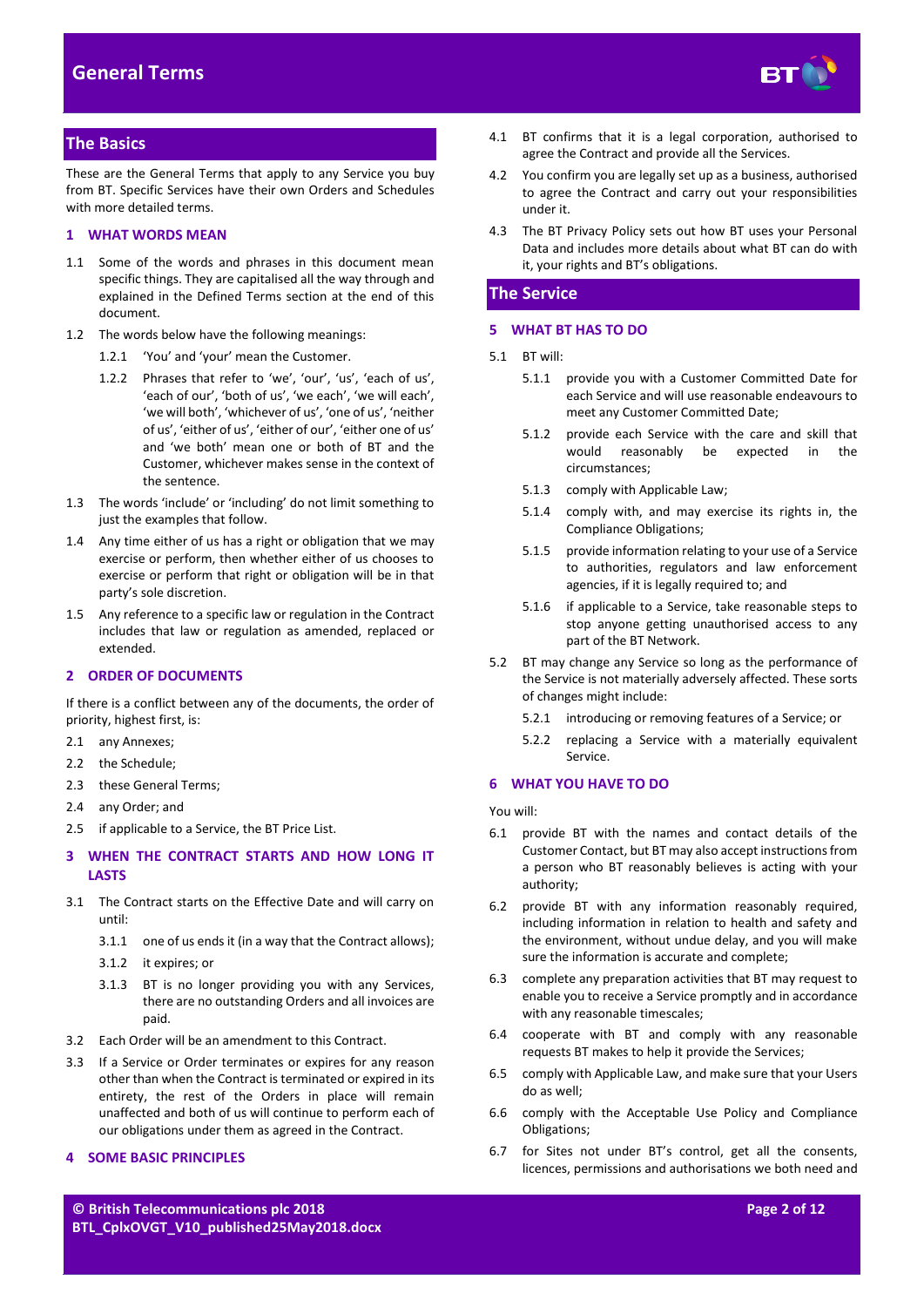

keep them up to date so BT can provide the Services at the Sites, including for:

- 6.7.1 making alterations to buildings;
- 6.7.2 getting into property;
- 6.7.3 dealing with local authorities, landlords or owners;
- 6.7.4 installing BT Equipment or Purchased Equipment; and
- 6.7.5 using the Services over your network or at a Site.

#### **7 IF YOU DO NOT COMPLY WITH THE ACCEPTABLE USE POLICY**

- 7.1 If you do not comply with the Acceptable Use Policy, you will be liable for any Claims, losses, costs or liabilities that BT incurs as a result.
- 7.2 BT may, where there is a serious breach of the Acceptable Use Policy, report you and provide your personal information, including Personal Data, to the relevant law enforcement agency.

#### **8 WHEN BT IS NOT TO BLAME**

BT will not be liable if it fails to do something it is supposed to under the Contract (including not carrying out any of its responsibilities, carrying them out late or not meeting any Service Levels), whether or not there is a Force Majeure Event (in which case, Clause [23](#page-7-1) applies), to the extent BT's failure is due to:

- 8.1 your failure to carry out any of your responsibilities under the Contract, or you carrying them out late, in which case you will pay BT for any reasonable costs BT incurs as a result of your failure;
- 8.2 anyone other than BT, BT's Affiliates, subcontractors or suppliers doing something, or not doing something they need to do; or
- 8.3 restriction or prevention by Applicable Law, a court order, an application for interlocutory relief or injunction.

# <span id="page-2-0"></span>**Payments**

#### **9 PAYING WHAT YOU OWE BT**

- 9.1 You will pay and be responsible for the Charges, whether a Service is used by you or someone else. This includes all Charges resulting from unauthorised or fraudulent use.
- 9.2 BT will invoice you, and you will pay BT, in pounds sterling.
- 9.3 BT will work out the Charges based on details that BT records or that are recorded for BT.
- 9.4 If BT issues an invoice online, it will email you when it has done so.
- <span id="page-2-1"></span>9.5 Unless you are disputing an invoice (see Claus[e 11\)](#page-3-1), you will pay each invoice BT sends you within 28 days of the date on it. You will pay the full amount in cleared funds into BT's bank account, without any set-off, counterclaim, deduction or withholding, unless you legally have to take something off.
- 9.6 BT may reduce the number of days within which you will pay each invoice from 28 days to five days, where:
	- 9.6.1 you issue a profit warning; or
	- 9.6.2 any Credit Agency reduces your credit rating, and

BT reasonably considers that this will affect your ability to pay invoices.

- 9.7 If you make a payment covering more than one invoice:
	- 9.7.1 you will tell BT which amounts to apply to which invoices; and
	- 9.7.2 if you do not tell BT, BT may apply the payment to any unpaid invoices at its discretion.
- 9.8 Charges do not include any Transaction Taxes. If BT sends you a valid tax invoice, you will pay all of the Transaction Taxes due, including those BT has paid or will pay that BT is allowed, by Applicable Law, to pass on to you, and that service providers normally pass on to their customers. BT will not charge any Transaction Taxes on Services where you have already given BT a valid tax exemption certificate.
- 9.9 You will make any deductions for Withholding Tax from your payments to BT that are required by Applicable Law and pay such sums to the relevant taxing authority within the period for payment permitted by Applicable Law.
- 9.10 If you deduct Withholding Tax from your payments to BT, you will:
	- 9.10.1 gross up your payments to BT so that the net amount BT receives is equal to the amount BT would have received had there been no deduction or withholding; or
	- 9.10.2 indemnify BT for the amounts you have deducted from your payments to BT.
- 9.11 If BT receives a Claim from a taxing authority alleging that it has not received Withholding Tax due on or in connection with payments from you to BT, you will indemnify BT for the amount of the Withholding Tax due together with any interest, fines and penalties relating to the late payment or non-payment of the Withholding Tax and any costs of defending the Claim against the taxing authority.
- 9.12 If you ask for any change to be made to the agreed billing arrangements for a Service, and that change results in additional Transaction Tax or Withholding Tax to BT or any BT Affiliates that they are unable to fully recover, then, regardless of what it may say elsewhere in this Contract, BT may modify the Charges to reflect the impact of the change and you will pay BT any additional amounts due.

# **10 WHAT HAPPENS IF YOU DO NOT PAY BT**

- <span id="page-2-3"></span><span id="page-2-2"></span>10.1 If you do not pay an invoice by the date it is due and you are not disputing the invoice, in accordance with Clause [11,](#page-3-1) BT may:
	- 10.1.1 charge you either:
		- (a) a late payment charge, which will be described in the relevant Schedule, Annex, Order or BT Price List; or
		- (b) interest on the unpaid amount at the annual rate of 4 per cent above the Bank of England's base lending rate at the date of calculation, or at the maximum rate allowed by Applicable Law, whichever is less. The interest will build up and be compounded each day, from the date the invoice was due to the date you pay BT; and
	- 10.1.2 restrict or suspend any Service as set out in Clause [15.1.](#page-6-1)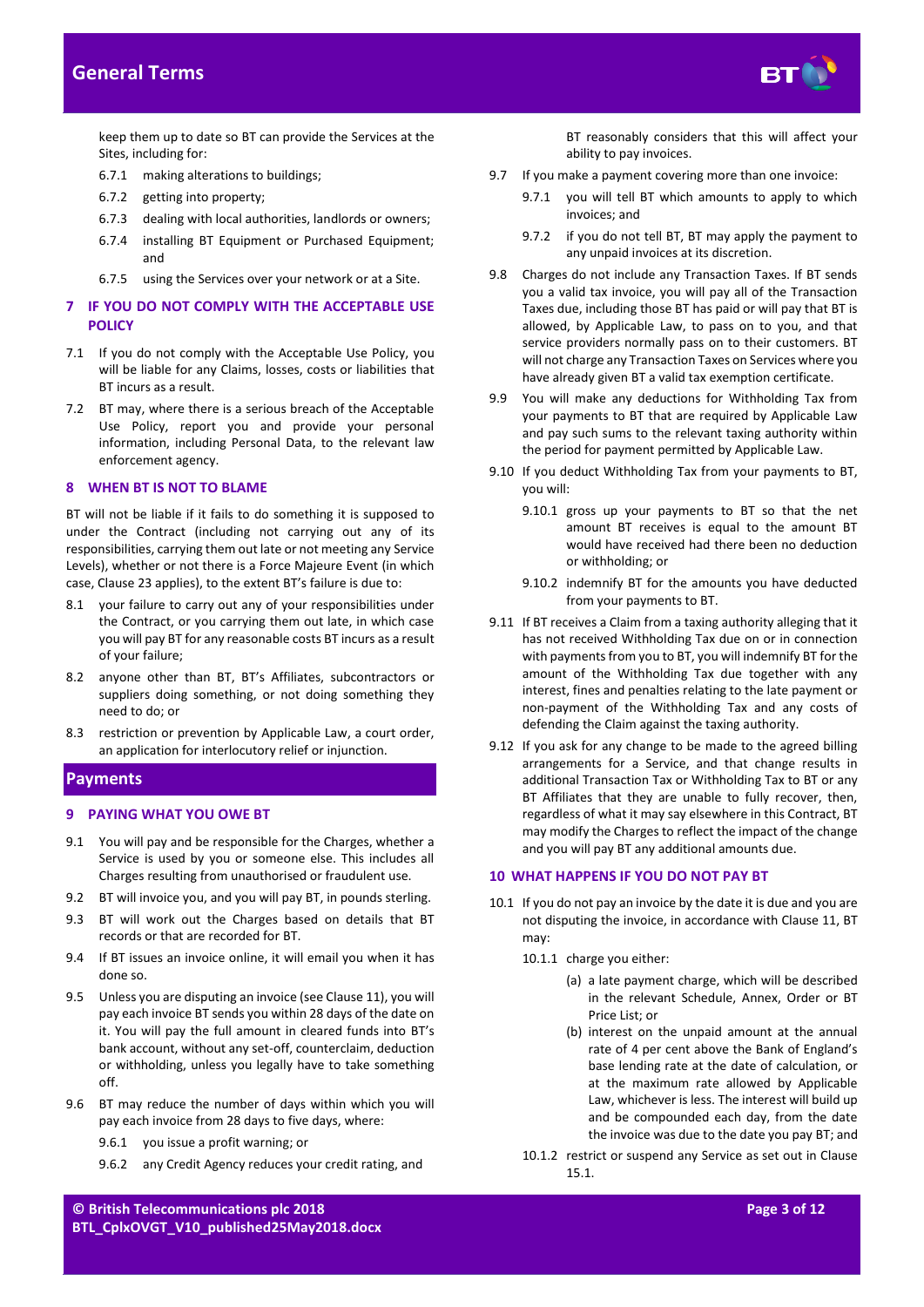

10.2 You will pay BT any reasonable costs that BT incurs when recovering any amount you owe BT, including debt collection agency and legal costs.

#### <span id="page-3-1"></span>**11 DISPUTING AN INVOICE**

- 11.1 If you do not agree with something in an invoice BT sends you before you have made payment, you will give BT Notice within 28 days after the date of the invoice.
- 11.2 If you do not agree with something in an invoice BT sends you after you have made payment, you will give BT Notice of that dispute within six months after the date of the invoice.
- 11.3 You will always pay the undisputed amount of an invoice, and any disputed amount that is less than 5 per cent of the total invoice, in accordance with Claus[e 9.5.](#page-2-1)
- <span id="page-3-2"></span>11.4 We will both settle an invoice dispute in accordance with Claus[e 24](#page-7-2) and you will pay the amount we both finally agree on within seven days of both of us agreeing it.
- 11.5 BT may still charge you a late payment charge or interest in accordance with Clause [10.1.1](#page-2-2) for any amount we both agree under Claus[e 11.4.](#page-3-2)

# <span id="page-3-0"></span>**Protecting Information**

#### **12 INTELLECTUAL PROPERTY RIGHTS**

- 12.1 Intellectual Property Rights will carry on being their original owner's property whether the rights existed before the Contract or came after it.
- <span id="page-3-3"></span>12.2 If BT provides you with Software so you can use a Service, BT gives you a non-transferable and non-exclusive licence to use the Software only for the purposes and in the manner set out in the Schedule. As well as any terms of the Contract, you will also comply with any third party terms that BT makes known to you that apply to the use of the Software or Service.
- 12.3 You will not, and will ensure that your Users do not, copy, decompile, modify or reverse engineer any Software, or let anyone else do that, unless it is allowed by law or BT has given you permission in writing.
- 12.4 The licence BT gives you in Claus[e 12.2](#page-3-3) will last as long as BT provides you with the relevant Service.
- <span id="page-3-4"></span>12.5 If your use of any Service infringes, or allegedly infringes, someone else's Intellectual Property Rights, BT will indemnify you for any Claims, losses, costs or liabilities brought against you as long as you comply with the terms set out in Claus[e 22.7.](#page-7-3)
- 12.6 The indemnity in Clause [12.5](#page-3-4) will not apply to any part of a Claim that results from or is connected with:
	- 12.6.1 your use of any of the Services with equipment, software or another service BT has not supplied;
	- 12.6.2 you modifying the Services without BT's permission;
	- 12.6.3 any content, designs or specifications that have not been supplied by BT or on BT's behalf; or
	- 12.6.4 you using any of the Services in a way BT has not agreed.
- 12.7 You will indemnify BT for any Claims, losses, costs or liabilities brought against BT that results from or is connected with:
- 12.7.1 your use of a Service with equipment, software or another service BT has not supplied;
- 12.7.2 you modifying a Service, without BT's permission;
- 12.7.3 any content, designs or specifications that have not been supplied by BT or on BT's behalf; or
- 12.7.4 you using any of the Services in a way not permitted by this Contract.
- 12.8 You will stop any activity that led to the Claim against BT as soon as BT gives you Notice or you become aware, or should reasonably have become aware, that your activity was causing a Claim against BT.
- <span id="page-3-5"></span>12.9 If using a Service leads to a Claim against you as described in Clause [12.5,](#page-3-4) or BT believes it is likely to lead to one, BT may, at BT's expense:
	- 12.9.1 get you the right to carry on using the Service; or
	- 12.9.2 modify or replace the relevant parts of the Service so that using the Service no longer infringes someone else's Intellectual Property Rights, as long as the performance of the relevant parts of the Service is not materially affected.
- 12.10The indemnity under Clause [12.5](#page-3-4) and the actions in Clause [12.9](#page-3-5) are the only remedies you will have for Claims that your use of the Service infringes someone else's Intellectual Property Rights.

# <span id="page-3-7"></span>**13 KEEPING THINGS CONFIDENTIAL**

- <span id="page-3-6"></span>13.1 We will both keep all Confidential Information confidential and neither of us will disclose it, unless one of us needs to do that:
	- 13.1.1 to meet our responsibilities or to receive any benefit under the Contract, and then only to our employees, agents, Affiliates, officers, directors, advisers and, for BT only, BT's subcontractors and suppliers, who need to know; or
	- 13.1.2 because Applicable Law, a government or regulatory authority, or court of competent jurisdiction says we have to and the party disclosing it will give the other as much notice as reasonably possible before any disclosure.
- 13.2 The party disclosing the Confidential Information in accordance with Clause [13.1.1](#page-3-6) will ensure that the people receiving it comply with this Clause [13.](#page-3-7)
- 13.3 Each of us will return or destroy any of the other's Confidential Information within a reasonable time of the other requesting this by giving Notice.
- 13.4 This Clause [13](#page-3-7) will stay in place for a period of three years following the end of this Contract.

#### **14 DATA PROTECTION**

- 14.1 In this Contract, the following terms each have the meaning given to it in the GDPR: "Binding Corporate Rules", "Controller", "Data Subject", "Personal Data", "Personal Data Breach", "Processing", "Processor" and "Supervisory Authority".
- 14.2 Whether or not any other provision in the Contract may say something different, for BT to provide a Service, Personal Data may be: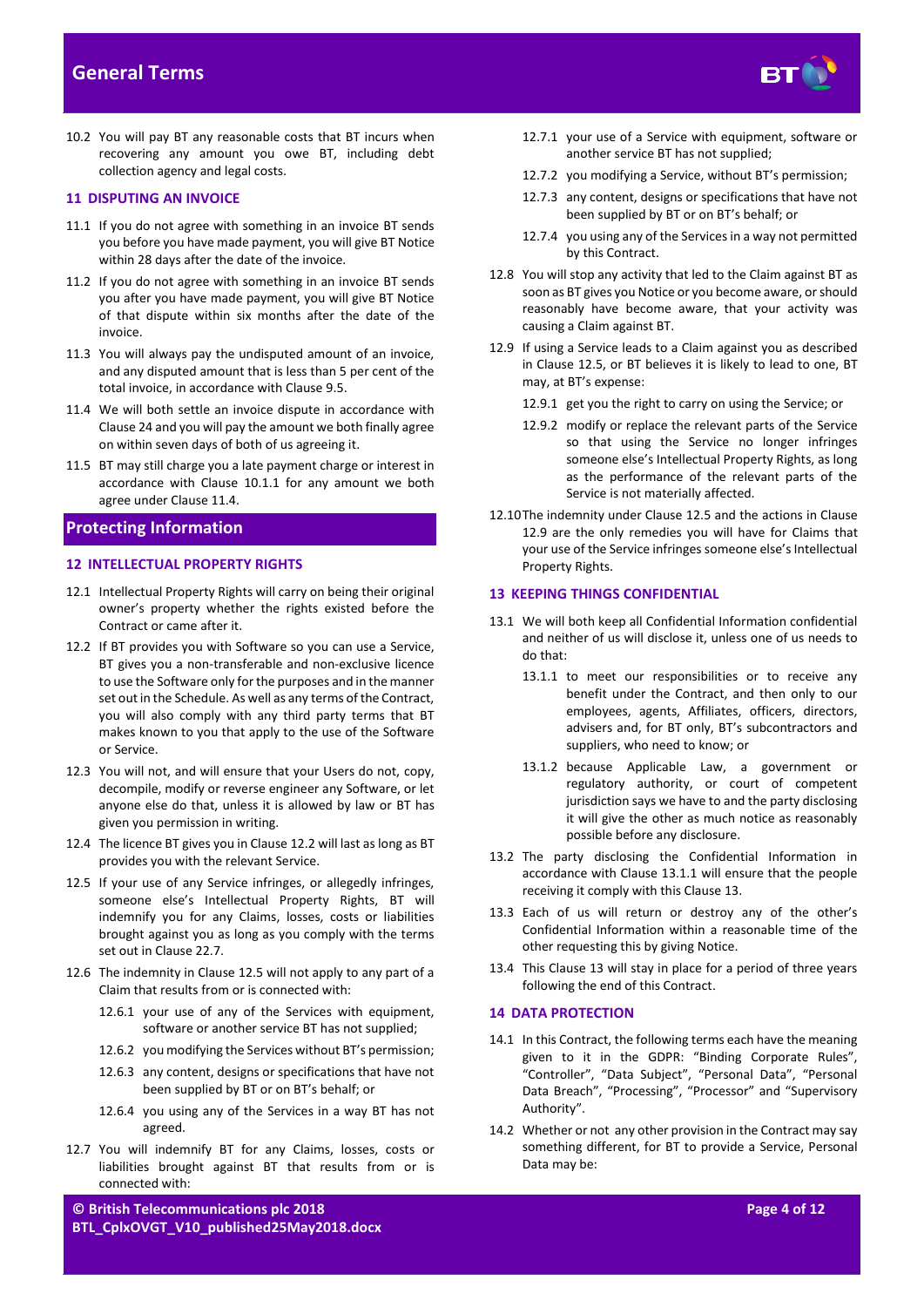

- 14.2.1 used, managed, accessed, transferred or held on a variety of systems, networks and facilities (including databases) worldwide; or
- 14.2.2 transferred by BT worldwide to the extent necessary to allow BT to fulfil its obligations under this Contract and you appoint BT to perform each transfer in order to provide the Services provided that BT will rely on appropriate transfer mechanisms permitted by Data Protection Legislation, including:
	- (a) BT Group's Binding Corporate Rules (for transfers among BT's Affiliates);
	- (b) agreements incorporating the relevant standard data protection clauses adopted by the European Commission; and
	- (c) where applicable, the EU-US Privacy Shield.
- 14.3 BT will be either Controller, Processor or both under the Contract depending on the type of Personal Data Processed and the purpose of the Processing.
- 14.4 If BT acts as a Controller:
	- 14.4.1 BT may collect, Process, use or share Personal Data with BT Affiliates and Sub-Processors, within or outside the country of origin in order to do any or all of the following:
		- (a) administer, track and fulfil Orders for the Services;
		- (b) implement the Services;
		- (c) manage and protect the security and resilience of any BT Equipment, the BT Network and the Services;
		- (d) manage, track and resolve Incidents (as defined in the Schedule) with the Service as set out in the Schedule(s);
		- (e) administer access to online portals relating to the Services;
		- (f) compile, dispatch and manage the payment of invoices;
		- (g) manage the Contract and resolve any disputes relating to it;
		- (h) respond to general queries relating to the Services or Contract; or
		- (i) comply with Applicable Law;
	- 14.4.2 BT will Process the Personal Data in accordance with applicable Data Protection Legislation and as set out in the BT Privacy Policy and, where applicable, BT Group's Binding Corporate Rules; and
	- 14.4.3 BT may, from time to time, contact the Customer Contact, or other network, IT or procurement manager involved in the procurement or management of the Services, to provide additional information concerning the Services or other similar services.
- 14.5 If BT acts as a Processor:
	- 14.5.1 the subject-matter, duration, nature and purpose of the Processing, the type of Customer Personal Data and categories of Data Subjects will be set out in the applicable Annex that can be found online at [www.bt.com/terms;](http://www.bt.com/terms)
- 14.5.2 in order to perform its obligations under the Contract, BT will:
	- (a) Process the Customer Personal Data on your behalf in accordance with your documented instructions as set out in Clause 14.5.11, except where:
		- (i) Applicable Law requires BT to Process the Customer Personal Data otherwise, in which case, BT will notify you of that requirement before Processing, unless to do so would be contrary to that Applicable Law on important grounds of public interest;
		- (ii) in BT's reasonable opinion an additional instruction or a change to the instructions provided by you in accordance with Clause 14.5.11 infringes the Data Protection Legislation and BT will inform you of its opinion without undue delay and will not be required to comply with that instruction;
	- (b) to protect the Customer Personal Data against a Personal Data Breach, implement technical and organisational security measures, including those that may be set out in the Schedule, that are appropriate to the risk represented by BT's Processing and the nature of the Customer Personal Data being Processed;
	- (c) provide Notice to you without undue delay after becoming aware of a Personal Data Breach affecting the Customer Personal Data;
	- (d) only use the Sub-Processors approved by you by entering into the Contract or in accordance with Claus[e 14.5.9;](#page-5-0) and
	- (e) assist you in your compliance with the Data Protection Legislation, taking into account the nature of the Processing of the Customer Personal Data and the information available to BT, relating to:
		- (i) its obligation to respond to lawful requests from a Data Subject, to the extent practicable;
		- (ii) the security of the Processing of the Customer Personal Data;
		- (iii) notification of a Personal Data Breach affecting the Customer Personal Data to the Supervisory Authority or the Data Subjects; and
		- (iv) a data protection impact assessment as may be required by Article 35 of the GDPR and prior consultation with the Supervisory Authority,

and you will reimburse BT's reasonable costs for this assistance except for the assistance set out in Clause 14.5.2(e)(iii) where a Personal Data Breach affecting the Customer Personal Data occurred as a direct result of a breach of BT's obligations set out in Clause 14.5.2(b);

14.5.3 unless Applicable Law requires BT to store a copy of the Customer Personal Data, upon expiry or termination of the Contract and at your option, BT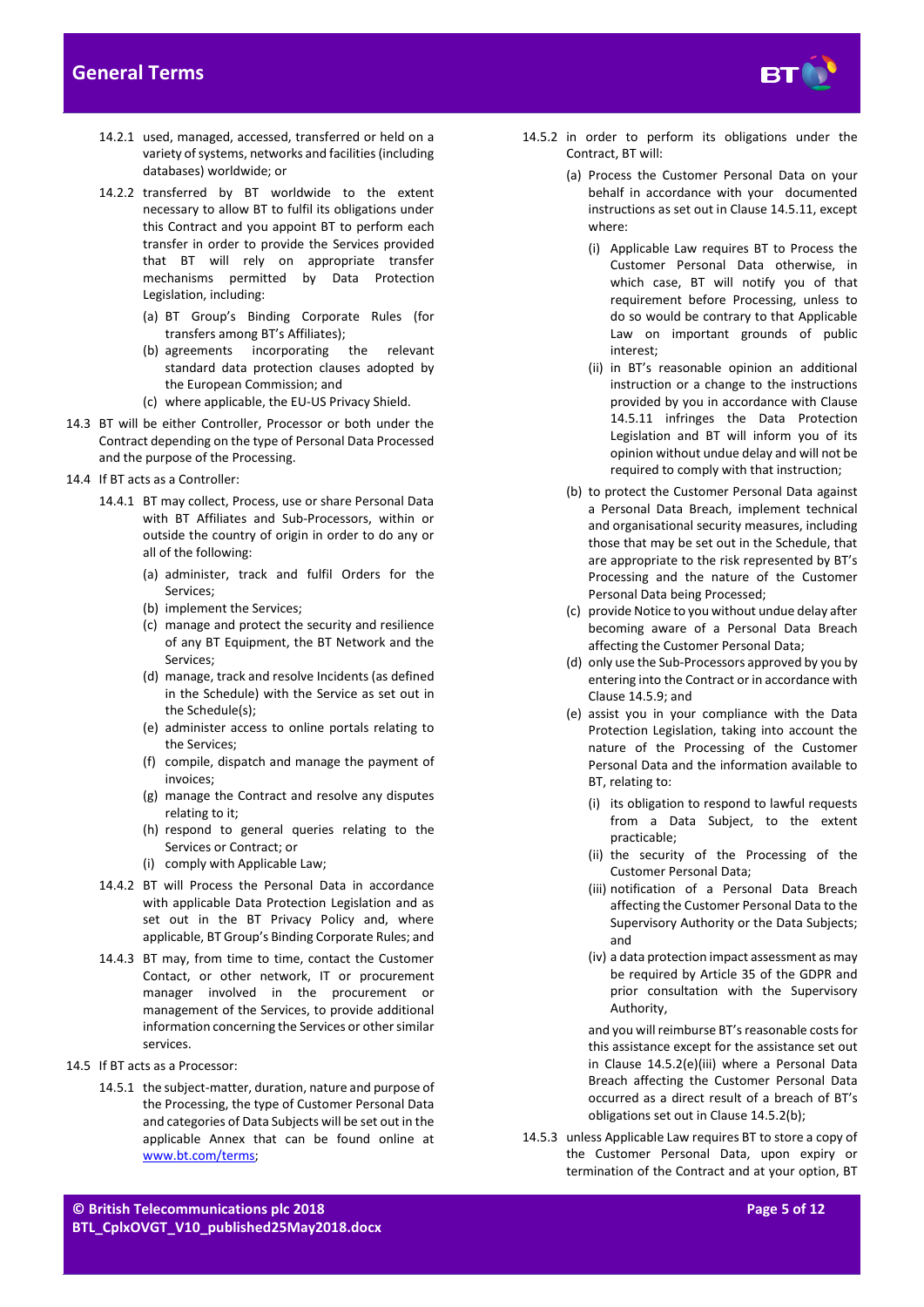

will delete or return the Customer Personal Data within a reasonable time period and you will reimburse BT's reasonable costs for this deletion or return of the Customer Personal Data;

- 14.5.4 BT will make available to you the information demonstrating BT's compliance with its obligations set out in Clause 14.5, and, subject to 30 days' Notice from you, allow for and reasonably cooperate with you (or a third party auditor appointed by you) to audit this compliance at reasonable intervals (but not more than once per year), so long as:
	- (a) the audit will:
		- (i) not disrupt BT's business;
		- (ii) be conducted during Business Days;
		- (iii) not interfere with the interests of BT's other customers;
		- (iv) not cause BT to breach its confidentiality obligations with its other customers, suppliers or any other organisation; and
		- (v) not exceed a period of two successive Business Days;
	- (b) you (or your third party auditor) will comply with BT's relevant security policies and appropriate confidentiality obligations; and
	- (c) you will reimburse BT's reasonable costs associated with the audit and, where BT conducts an audit of its Sub-Processors to demonstrate BT's compliance with its obligations set out in Clause 14.5, those of its Sub-Processors.
- 14.5.5 BT may demonstrate its compliance with its obligations set out in Clause 14.5 by adhering to an approved code of conduct, by obtaining an approved certification or by providing you with an audit report issued by an independent third party auditor (provided that you will comply with appropriate confidentiality obligations and not use this audit report for any other purpose);
- 14.5.6 BT will not disclose Customer Personal Data to a third party unless required for the performance of the Services, permitted under the Contract or otherwise required by Applicable Law;
- 14.5.7 BT will ensure that persons authorised by BT to Process the Customer Personal Data will be bound by a duty of confidentiality;
- 14.5.8 BT may use Sub-Processors in accordance with Clause 26.2 and will ensure that data protection obligations in respect of Processing Customer Personal Data equivalent to those set out in Clause 14.5 will be imposed on any Sub-Processors;
- <span id="page-5-0"></span>14.5.9 BT will inform you of proposed changes to BT's Sub-Processors from time to time by either:
	- (a) providing you with online notice of the intended changes at [www.bt.com/terms](http://www.bt.com/terms) and you will have 30 days starting from the first Business Day of the calendar month following the date of the online notice to object to the change; or,

(b) giving you Notice in accordance with Clause 25 and you will have 30 days starting from the date of the Notice to object to the change, and

if you do not object in accordance with Clauses 14.5.9(a) or 14.5.9(b), you will be deemed to have authorised the use of the new Sub-Processors;

- 14.5.10you may object to the use of a new Sub-Processor by giving Notice in accordance with Clause 25 documenting material concerns that the Sub-Processor will not be able to comply with the Data Protection Legislation, and if such Notice is received within the time required by Clause 14.5.9, we will both address your objection in accordance with the process set out in Clause 24 and BT may use the relevant Sub-Processor to provide the Services until the objection is resolved in accordance with Clause 24;
- 14.5.11the Contract contains your complete instructions to BT for the Processing of Customer Personal Data and any additional instructions or changes to the instructions will be incorporated into this Contract in accordance with Clause 31 to take account of any resulting change in the Charges or the Services;
- 14.5.12you will comply with applicable Data Protection Legislation and will fulfil all the requirements necessary for the provision of the Services by BT, including providing any notifications and obtaining any regulatory approvals or consents required when sharing Personal Data with BT; and
- 14.5.13you will only disclose to BT the Personal Data that BT requires to perform the Services.
- 14.6 If permitted by Applicable Law:
	- 14.6.1 a party in breach of the Data Protection Legislation or this Clause 14 will be liable to the other for any losses, costs and liabilities (including those arising from Claims) incurred or suffered by the other party where those losses, costs and liabilities are caused by, or in connection with, that breach including where the parties are jointly and severally liable; and
	- 14.6.2 where the parties are jointly and severally liable for a Claim caused by Processing neither party will make any payment or any offer of payment to any Data Subject (including third parties acting on behalf of any Data Subject) in response to any Claim caused by or relating to the Processing of Personal Data, without the prior written agreement of the other party.
- 14.7 Where each party acts as a Controller in relation to the Processing of Personal Data under the Contract, the parties will not act as joint Controllers for the purposes of Article 26 of the GDPR in relation to such Processing.
- 14.8 If, in accordance with Clause 32, BT proposes amendments to the Contract to reflect changes to BT's security measures, policies and processes to enable BT to comply with the Data Protection Legislation, you will act reasonably and in good faith to negotiate those amendments in a timely manner with BT.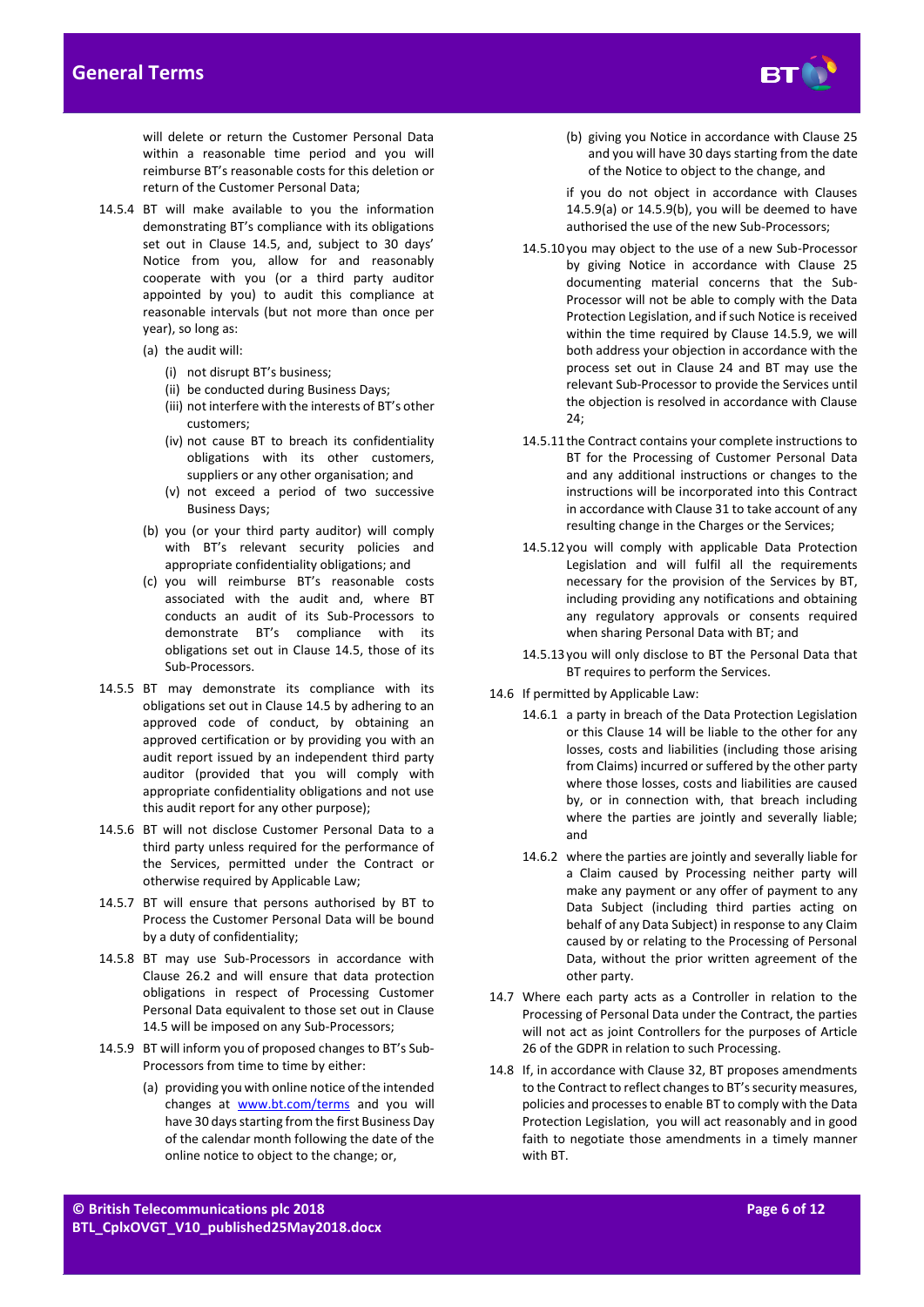

# <span id="page-6-0"></span>**Ending a Service or the Contract**

# **15 WHEN BT MAY RESTRICT OR SUSPEND A SERVICE**

- <span id="page-6-2"></span><span id="page-6-1"></span>15.1 BT may restrict or suspend any Service:
	- 15.1.1 if BT needs to do Maintenance;
	- 15.1.2 to implement a change under Claus[e 5.2;](#page-1-2)
	- 15.1.3 if you do not pay BT on time and in the way described in Claus[e 9.5;](#page-2-1) and
	- 15.1.4 if BT reasonably believes:
		- (a) you have not followed the Acceptable Use Policy; or
		- (b) it needs to in order to protect the integrity or security of the BT Network.
- <span id="page-6-3"></span>15.2 If BT restricts or suspends a Service because of the reasons in Clauses [15.1.3](#page-6-2) or [15.1.4:](#page-6-3)
	- 15.2.1 you will still have to pay the Charges that are payable for the Service until the Service ends; and
	- 15.2.2 BT may apply a Charge to start the Service again.
- 15.3 If BT decides to restrict or suspend a Service for any of the above reasons, it will let you know beforehand as soon as it reasonably can.

# <span id="page-6-11"></span>**16 CANCELLING AN ORDER BEFORE THE SERVICE START DATE**

- <span id="page-6-4"></span>16.1 You may cancel an Order by giving BT Notice, as long as the Notice reaches BT before the Service Start Date.
- 16.2 If you cancel an Order in accordance with Claus[e 16.1,](#page-6-4) then:
	- 16.2.1 if the cancellation has any impact on volume commitments or otherwise affects the agreed Charges, BT may amend the Charges to reflect this; and
	- 16.2.2 you will pay BT the Cancellation Charges that are described in the Schedule. If there are no Cancellation Charges in the Schedule, but BT has incurred any costs in order to get ready to provide your Service, including cancellation charges from one of BT's subcontractors or suppliers or other costs payable to a third party, you will pay BT those costs that are reasonable in accordance with Clause [9.5.](#page-2-1)

# <span id="page-6-10"></span>**17 IF EITHER OF US WANT TO TERMINATE THE CONTRACT OR A SERVICE**

- <span id="page-6-7"></span>17.1 Either of us at any time on or after the relevant Service Start Date may terminate the Contract in whole or in part or a Service by giving Notice in accordance with Claus[e 17.2](#page-6-5) and we will each have to pay the other the amounts set out in Claus[e 21.](#page-6-6)
- <span id="page-6-5"></span>17.2 The required Notice period for terminating under Clause [17.1](#page-6-7) is:
	- 17.2.1 as set out in Part A of the Schedule for that Service; or
	- 17.2.2 if it is not set out in the Schedule, 90 days.
- 17.3 As long as you pay the amounts set out in Clause [21](#page-6-6) you may, if BT agrees, give BT Notice as set out in Clause [17.1](#page-6-7) with either:
- 17.3.1 a shorter Notice period than as set out Claus[e 17.2;](#page-6-5)  or
- 17.3.2 with no advance Notice period.

### **18 TERMINATING THE CONTRACT WHEN SOMETHING HAS GONE WRONG**

Either of us may terminate the Contract in whole or in part or an affected Service straightaway by giving the other party Notice to terminate if:

- 18.1 the other party materially breaches the Contract and, where it is possible, they do not put the situation right within 30 days after Notice of their breach;
- 18.2 the other materially breaches the Contract and the situation cannot be put right; or
- <span id="page-6-9"></span>18.3 an Insolvency Event applies to the other,

and we will each have to pay the other the amounts referred to in Claus[e 21.](#page-6-6)

# **19 TERMINATING THE CONTRACT IF THERE IS AN EVENT BEYOND EITHER OF OUR CONTROL**

- <span id="page-6-8"></span>19.1 If a Force Majeure Event means a Service is completely and continuously unavailable for more than 30 days, either of us may terminate a Service straightaway by giving the other Notice, as long as the Force Majeure Event is still having an effect when the Notice is received, and we will each have to pay the other the amounts referred to in Claus[e 21.](#page-6-6)
- 19.2 If the Force Majeure Event has ceased before any Notice to terminate is received by one of us, the right set out in Clause [19.1](#page-6-8) will end and the Notice will have no effect.

## **20 WHAT HAPPENS WHEN THE CONTRACT IS TERMINATED**

If the Contract, a Service or any Order is cancelled, terminated or expires, for any reason, it will not affect any rights that either of us have up to that point.

# <span id="page-6-6"></span>**21 WHAT WE BOTH NEED TO PAY WHEN THE CONTRACT IS TERMINATED**

21.1 If:

- 21.1.1 the Contract, any Service or any Order is cancelled, terminated or expires for any reason, each of us will immediately pay the other any money and interest that is due on the date of termination;
- 21.1.2 the Contract, in whole or in part, or any affected Service is terminated in accordance with Clause [18.3,](#page-6-9) the party terminating may alternatively set off any amounts due under this Contract or any other contract between the parties.
- 21.2 If you terminate the Contract in whole or in part or any Service using your rights set out in Clause [17,](#page-6-10) you will pay BT:
	- 21.2.1 the Termination Charges; and
	- 21.2.2 all Charges for Services that are or would have been performed during the Notice period set out in Clause [17.2,](#page-6-5) whether or not the Notice period is actually given.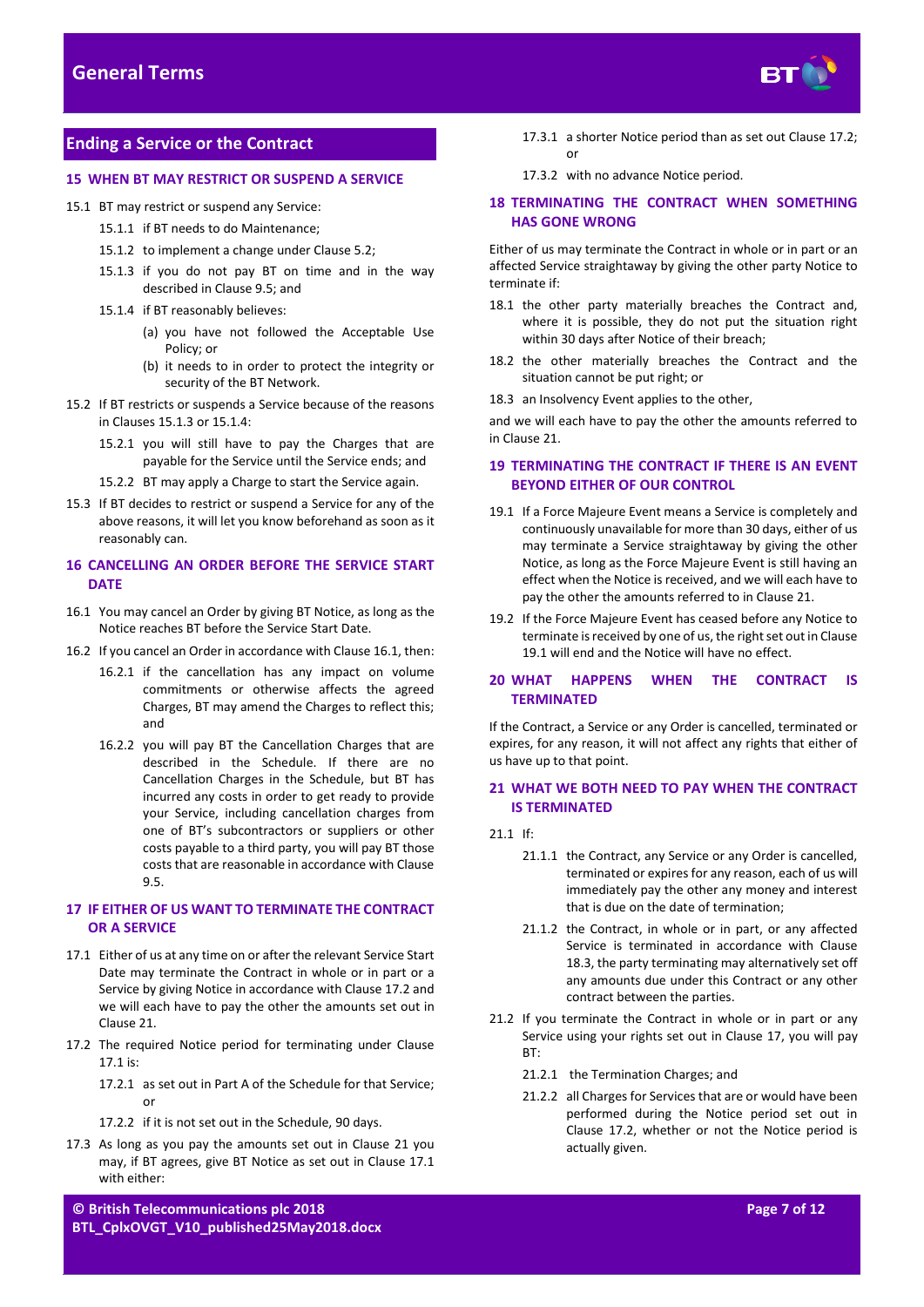

# <span id="page-7-0"></span>**If Something Goes Wrong**

## **22 HOW FAR EACH OF US CAN BE HELD RESPONSIBLE**

- 22.1 The Contract excludes, as far as the law allows, any warranties, conditions or other terms that might be implied by statute or common law.
- <span id="page-7-4"></span>22.2 Nothing in the Contract excludes or limits the liability of either of us for:
	- 22.2.1 death or personal injury caused by either of us being negligent;
	- 22.2.2 fraud or fraudulent misrepresentation; or
	- 22.2.3 any other liability that cannot be excluded or limited under Applicable Law.
- 22.3 Other than for those matters set out in Claus[e 22.2,](#page-7-4) neither of us will be held liable, regardless of how that liability arose, under or in connection with the Contract, and whether in contract, tort (including negligence or breach of statutory duty), misrepresentation (whether innocent or negligent), restitution, or in any other way, for:
	- 22.3.1 any of the following losses, no matter if those losses are direct or indirect:
		- (a) loss of profit, revenue or anticipated savings;
		- (b) loss of business or contracts;
		- (c) loss of goodwill;
		- (d) loss from wasted expenditure, wasted time or business interruption;
		- (e) loss, destruction or corruption of data;
		- (f) liability to any third parties unless a Clause in the Contract says something different; and
		- (g) any special, indirect or consequential loss or damage.
- <span id="page-7-6"></span>22.4 Other than for those matters set out in Clause [22.2](#page-7-4) and Clause [22.5,](#page-7-5) in relation to each Service, the total liability of either of us, regardless of how that liability arose, and regardless of the number of claims, under or in connection with the Contract, and whether in contract, tort (including negligence or breach of statutory duty), misrepresentation (whether innocent or negligent), restitution, or in any other way, will be limited to the greater of:
	- 22.4.1 £100,000; and
	- 22.4.2 an amount equal to:
		- (a) where the first incident occurs in the first 12 months of the Contract, the Charges that were paid or payable by you, or would have been paid or payable by you had the incident not occurred, for the first 12 months from the Effective Date; or
		- (b) where the first incident occurs at any other time, the mean of the monthly Charges that were paid or payable by you, from the Effective Date to the date when the first incident occurred, multiplied by 12.
- <span id="page-7-5"></span>22.5 Your obligations to:
	- 22.5.1 pay any Charges due under the Contract including any interest payable under Claus[e 10.1.1\(b\)](#page-2-3) and any taxes due in connection with the Charges, together with any interest, fines and penalties payable due

to your failure to correctly withhold and pay taxes where applicable;

- 22.5.2 refund any Service Credits; or
- 22.5.3 pay any Termination Charges,

are in addition to and will not be counted towards the limitations set out in Clause [22.4.](#page-7-6)

- 22.6 Regardless of what it may say elsewhere in the Contract, both of us will take reasonable steps to mitigate each of our losses, even where that loss occurs as a result of anything that may give rise to a Claim under an indemnity.
- <span id="page-7-3"></span>22.7 If either of us has agreed to indemnify the other under the terms of the Contract, that indemnity is only given as long as the party being indemnified:
	- 22.7.1 tells the party giving the indemnity promptly about the Claim;
	- 22.7.2 gives the party giving the indemnity complete control of the Claim straightaway;
	- 22.7.3 does not say anything publicly about the Claim, or do anything that harms the defence of it; and
	- 22.7.4 does what it can to help the party giving the indemnity with the Claim.
- 22.8 If BT fails to meet a Service Level and this means that you are entitled to Service Credits, the only remedy available to you for that failure will be to receive those Service Credits, except when BT's failure amounts to material breach of the Contract, in which case, BT will take the value of any Service Credits given from any amount agreed as payable by BT in accordance with Clause 24 or awarded by a court of competent jurisdiction.
- 22.9 BT recommends that you obtain business continuity (or other) insurance that is appropriate for the nature of your business, just in case something goes wrong.
- 22.10Provided BT has complied with its obligation set out in Claus[e 5.1.6,](#page-1-3) BT will not be held responsible for any loss or damage caused by unauthorised access to any part of the BT Network.

# <span id="page-7-1"></span>**23 FORCE MAJEURE EVENTS**

If there is a Force Majeure Event the party whose performance is affected by the Force Majeure Event will:

- 23.1 not be liable for failing to do something they should have done, or for not doing it completely or on time to the extent this is caused by the Force Majeure Event; and
- 23.2 get a reasonable amount of extra time to perform the obligation that is affected by the Force Majeure Event.

## <span id="page-7-2"></span>**24 SETTLING DISPUTES**

- 24.1 We will both do what we reasonably can to settle any dispute or claim that occurs under or in relation to this Contract, and to avoid having to get the courts or regulatory authorities involved.
- <span id="page-7-7"></span>24.2 We will both use the following dispute resolution process:
	- 24.2.1 whichever of us is affected will provide Notice of the complaint that clearly sets out the full facts and includes relevant supporting documents;
	- 24.2.2 we will both use reasonable endeavours to settle the dispute within 14 days of getting the complaint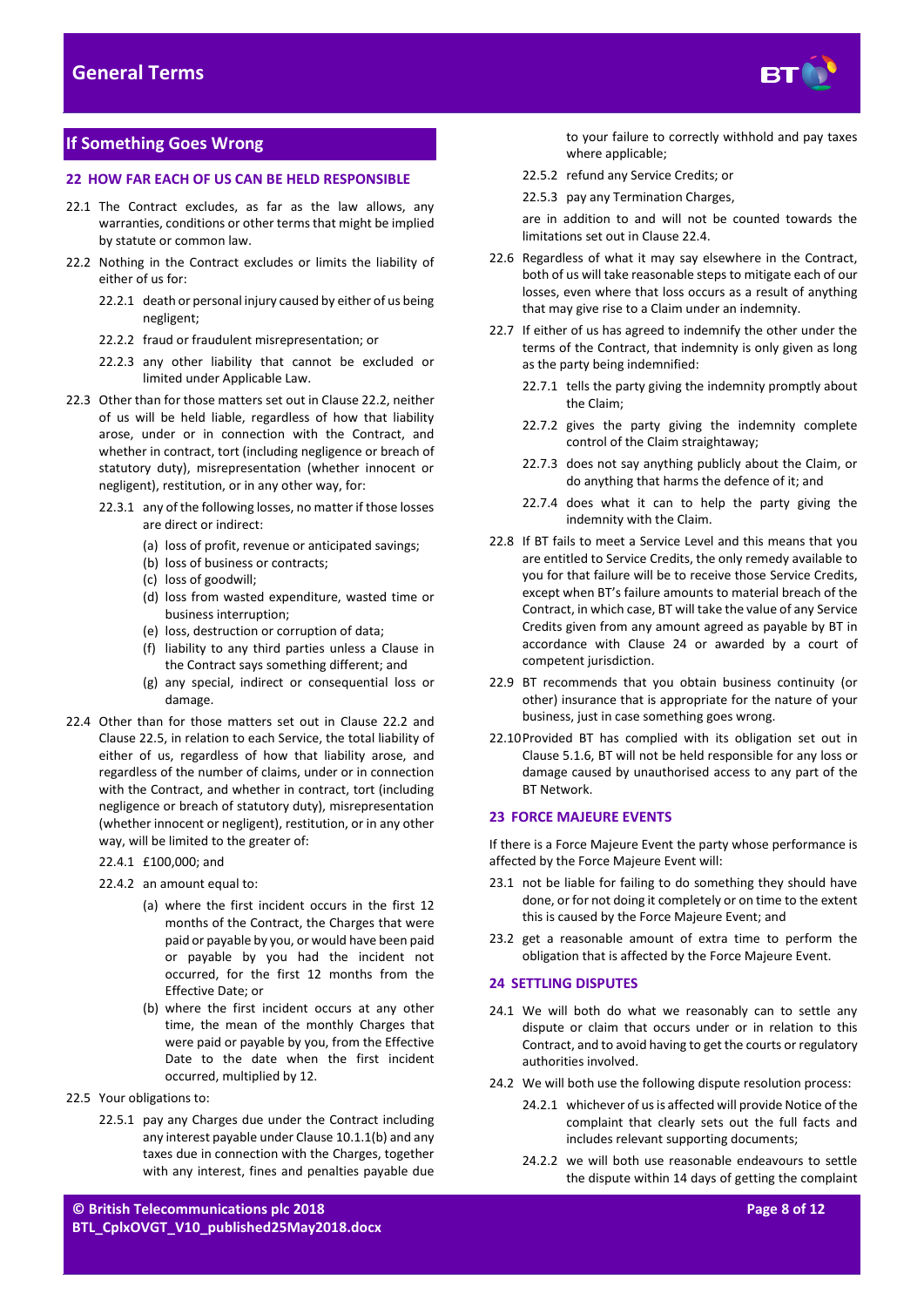# **General Terms**



and will make sure to give regular updates to the other during the 14 days;

- 24.2.3 if the dispute is not settled after 14 days (or any other period agreed by both of us in writing), the dispute can be escalated to a senior executive of either of us (someone at vice president level or above); and
- 24.2.4 if the dispute still is not settled 14 days after it is escalated, we will both consider mediation as set out in Claus[e 24.3.](#page-8-1)
- <span id="page-8-1"></span>24.3 After complying with Claus[e 24.2,](#page-7-7) either of us may, by giving Notice to the other, propose a mediator, in which case:
	- 24.3.1 unless we both agree to another date, the other party will either confirm their acceptance of the mediator or propose another mediator within 15 days of the date of the Notice;
	- 24.3.2 if both parties cannot agree on the choice of mediator within a further 15 days, the mediator will be appointed by the London Court of International Arbitration or an equivalent independent body;
	- 24.3.3 unless we both agree otherwise, any mediation will happen in London, in English; and
	- 24.3.4 unless we both agree otherwise, we will both share the costs of mediation equally.
- 24.4 Nothing in this Claus[e 24](#page-7-2) stops either of us:
	- 24.4.1 seeking interlocutory or other immediate relief if one of us is at risk of imminent harm, unless something in the Contract already provides an adequate remedy;
	- 24.4.2 going to a court of competent jurisdiction if either of us considers it reasonable; or

24.4.3 doing anything else this Contract lets us do.

#### <span id="page-8-0"></span>**Everything Else**

#### <span id="page-8-4"></span>**25 SENDING NOTICES UNDER THE CONTRACT**

- 25.1 If one of us needs to give the other Notice, they will do it in writing, in English and:
	- 25.1.1 send it by email;
	- 25.1.2 deliver it by hand; or
	- 25.1.3 send it by first class post, recorded delivery or courier.
- 25.2 Notices need to be sent to:
	- 25.2.1 the recipient's current registered address; or
	- 25.2.2 any other address or email address the recipient gives in a Notice to the sender.
- 25.3 If either of our contact details change, we will both tell the other straightaway by giving Notice.
- 25.4 The recipient is deemed to have received the Notice on the date (or if the date is not a Business Day, then on the next Business Day) that:
	- 25.4.1 the recipient acknowledges it by manual reply or an automatic read receipt, if it is an email;
	- 25.4.2 the Notice is left at the address or someone signs for it on behalf of the addressee, if it is delivered by hand or sent by courier; or

25.4.3 is three days after posting, if it is sent by first-class post or recorded delivery.

#### **26 TRANSFERRING TO ANOTHER PARTY**

- 26.1 Either of us may assign the benefit of the Contract to an Affiliate by giving the other Notice, but if either of us chooses to assign the benefit of the Contract to an entity that is not an Affiliate, they need to get the other's permission in writing beforehand.
- <span id="page-8-2"></span>26.2 BT may subcontract any of its responsibilities under the Contract to another entity, including to a BT Affiliate, but if it does, it will still be responsible to you under the Contract.
- 26.3 If BT subcontracts the performance of any of its rights or obligations to a BT Affiliate as described in Clause [26.2,](#page-8-2) you will, once you receive Notice from BT, deal directly with the BT Affiliate for ordering, provisioning or maintaining the Services.
- 26.4 By giving you Notice, BT can novate the Contract, a Service or an Order to a BT Affiliate. If BT does, all BT's rights, responsibilities and liabilities will transfer to the BT Affiliate and you will need to deal with the BT Affiliate instead of BT as BT will no longer be a party to the Contract in relation to the relevant Service.
- <span id="page-8-3"></span>26.5 We both agree that either of us, or an Affiliate of either of us, may enter into a separate contract with an Affiliate of the other, which will incorporate these General Terms and the relevant Schedules ("**Affiliate Contract**").
- 26.6 Either of us can assign or transfer our right to collect payments, receivables or other assets arising as a result of the Contract.

## **27 THIRD PARTIES' RIGHTS**

A person who is not a party to the Contract will not have any right under the Contracts (Rights of Third Parties) Act 1999 to enforce any term of the Contract, even if a term seems to give the party a particular benefit.

#### **28 NO PARTNERSHIP OR AGENCY ARRANGEMENT**

Unless a Clause in the Contract says something different, the Contract does not:

- 28.1 set up any partnership, exclusive arrangement or joint venture between us;
- 28.2 make one of us the agent of the other; or
- 28.3 authorise either of us to enter any commitments for, or on the behalf of, the other.

#### **29 NO WAIVER**

If either of us does not do, or delays doing, something that this Contract allows, they will not have waived their right to do it, unless the Contract says something different.

# **30 WHAT HAPPENS IF PART OF THE CONTRACT IS ILLEGAL, INVALID OR UNENFORCEABLE**

30.1 If any court of competent jurisdiction finds that any part of the Contract is illegal, invalid or unenforceable, that part will be considered removed, but no other part of the Contract will be affected.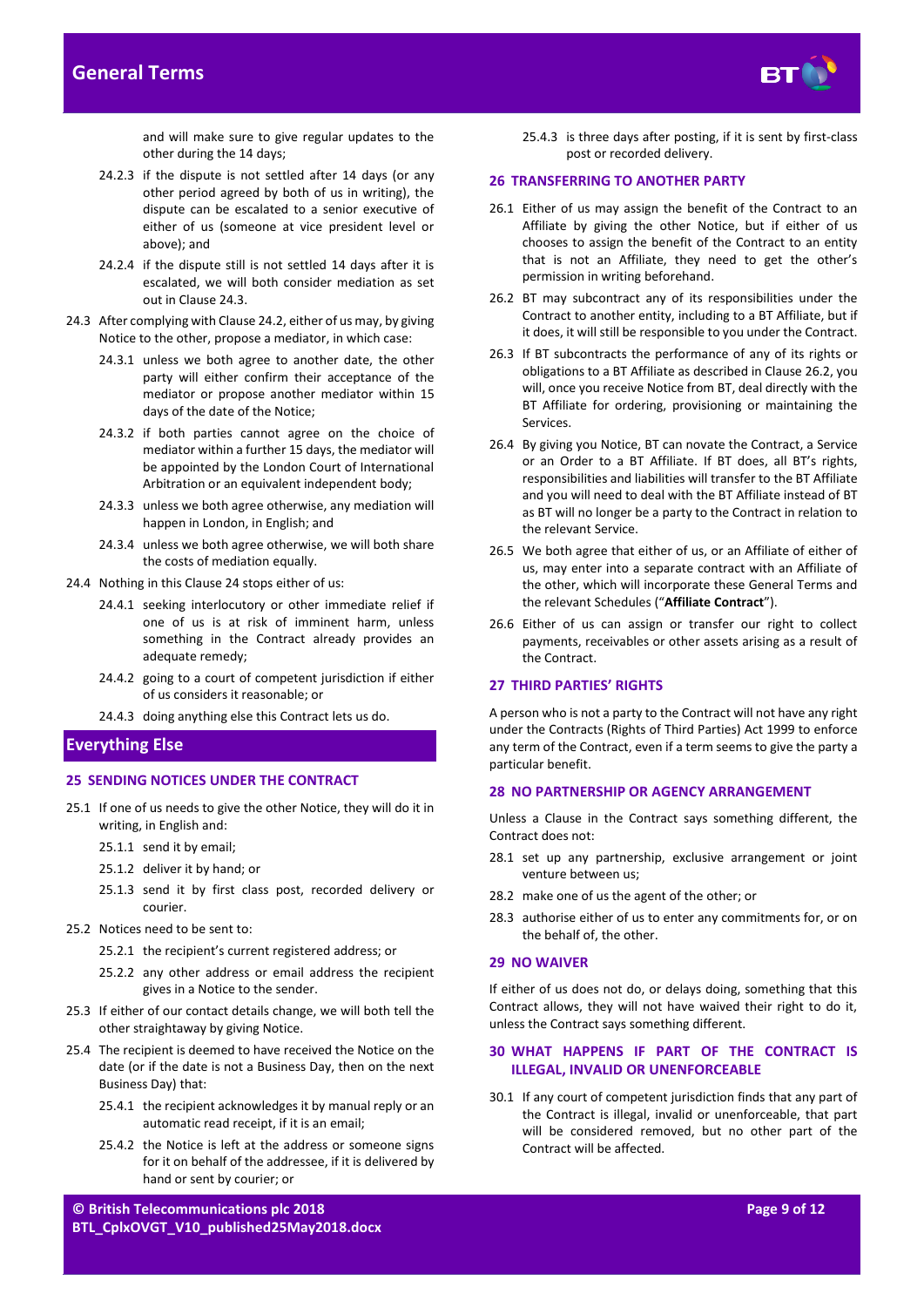

30.2 If any illegal, invalid or unenforceable part of the Contract would be legal, valid or enforceable if part of it were removed, we both will negotiate in good faith to change the Contract so it reflects what we both originally intended as much as possible.

#### **31 SERVICE AMENDMENT**

- <span id="page-9-1"></span>31.1 You may request, by giving BT Notice, a change to:
	- 31.1.1 an Order for a Service (or part of an Order) at any time before the applicable Service Start Date; or
	- 31.1.2 a Service at any time after the Service Start Date,

and where BT agrees to the change you will pay any additional Charges.

- 31.2 If you request a change in accordance with Paragraph 31.1, except where a change results from BT's failure to comply with its obligations under the Contract, BT will, within a reasonable time, provide you with a written estimate, including:
	- 31.2.1 the likely time required to deliver the changed Service; and
	- 31.2.2 any changes to the Charges due to the changed Service.
- 31.3 BT has no obligation to proceed with any change that you request in accordance with Paragrap[h 31.1,](#page-9-1) unless and until the necessary changes to the Charges, implementation timetable and any other relevant terms of the Contract to take account of the change are agreed between both of us in writing.
- 31.4 If BT changes a Service prior to the Service Start Date because you have given BT incomplete or inaccurate information, BT may, acting reasonably, apply additional Charges.

#### **32 MAKING CHANGES TO THE CONTRACT**

- 32.1 Unless a Schedule says something different, changes to the Contract will only be effective if they are in writing and are signed by both of us.
- 32.2 Neither of us needs the consent of any Affiliate to vary or terminate the Contract. Any termination of the Contract will not terminate any individual Affiliate Contracts.

#### **33 AFTER THE CONTRACT ENDS**

At the end of the Contract, provisions in the Contract that we both expect to remain in place after it ends will stay in place.

#### <span id="page-9-2"></span>**34 THE CONTRACT STANDS ON ITS OWN**

- 34.1 The Contract sets out the whole agreement between both of us and replaces any previous communication between us.
- 34.2 Your own standard terms are not part of the Contract even if you provided them to BT before signing the Contract, or if you send them to BT or refer to them in an Order.
- 34.3 By agreeing the Contract, each of us acknowledges they have not relied on any representation, warranty, collateral contract or other assurance (made negligently or innocently) except for the ones in the Contract. Each of us also waives all rights and legal remedies they might have had if it were not for this Claus[e 34.](#page-9-2)

#### **35 CHOICE OF LAW AND COURTS**

- 35.1 The laws of England and Wales will apply to the Contract and any disputes or claims in connection with it or our relationship, including non-contractual ones.
- 35.2 Only the courts of England and Wales will be able to rule on any disputes or claims in connection with the Contract or our relationship, including non-contractual ones.
- 35.3 The parties to an Affiliate Contract may agree that a local court of competent jurisdiction will have jurisdiction in relation to that Affiliate Contract.

#### **36 COUNTERPARTS**

The Contract can be signed on one or more copies. Any single counterpart, or a set of counterparts signed, in either case, by both of us will constitute a full original of the Contract for all purposes.

# <span id="page-9-0"></span>**Defined Terms**

"**Acceptable Use Policy**" means specific rules that you have to follow when using the Services. You can find the policy at [www.bt.com/acceptableuse](http://www.bt.com/acceptableuse) (or any other online address that BT may advise you).

"**Affiliate**" means any entity that directly or indirectly controls or is controlled by either one of us, or is jointly controlled with either you or BT.

"**Affiliate Contract**" has the meaning given in Clause [26.5.](#page-8-3)

"**Annex**" means any annex to a Schedule that describes a Service or sets out specific terms that apply to it.

"**Applicable Law**" means the laws of England and Wales and any laws and regulations, as may be amended from time to time, that apply to the provision or receipt of a Service, including:

- (a) anti-corruption laws set out in the Bribery Act 2010 and the Foreign Corrupt Practices Act of 1977 of the United States of America; and
- (b) all applicable export laws and regulations, including those of the United States of America.

"**BT Equipment**" means any equipment and any related Software that BT owns or that is licensed to BT and that BT uses to provide the Services.

"**BT Group**" means BT Group plc and its Affiliates.

"**BT Network**" means the communications network owned or leased by BT and used to provide a Service.

"**BT Privacy Policy**" means the policy that BT has implemented and may update from time to time on how it Processes Personal Data and that is set out at:

<http://www.btplc.com/privacycentre/index.htm> (or any other online address that BT may advise you).

"**BT Price List**" means the document containing a list of BT's charges and terms that can be accessed at: [www.bt.com/pricing](http://www.bt.com/pricing) (or any other online address that BT may advise you).

"**Business Day**" means any day generally seen locally in the place where a Service is provided as a working day and excluding national, public and bank holidays. If one of us is supposed to do something on a day that is not a Business Day, then they will need to do it on the next Business Day.

"**Cancellation Charges**" means any compensatory charges payable by you to BT on cancellation of an Order in accordance with Claus[e 16](#page-6-11) and as set out in a Schedule.

**© British Telecommunications plc 2018 BTL\_CplxOVGT\_V10\_published25May2018.docx**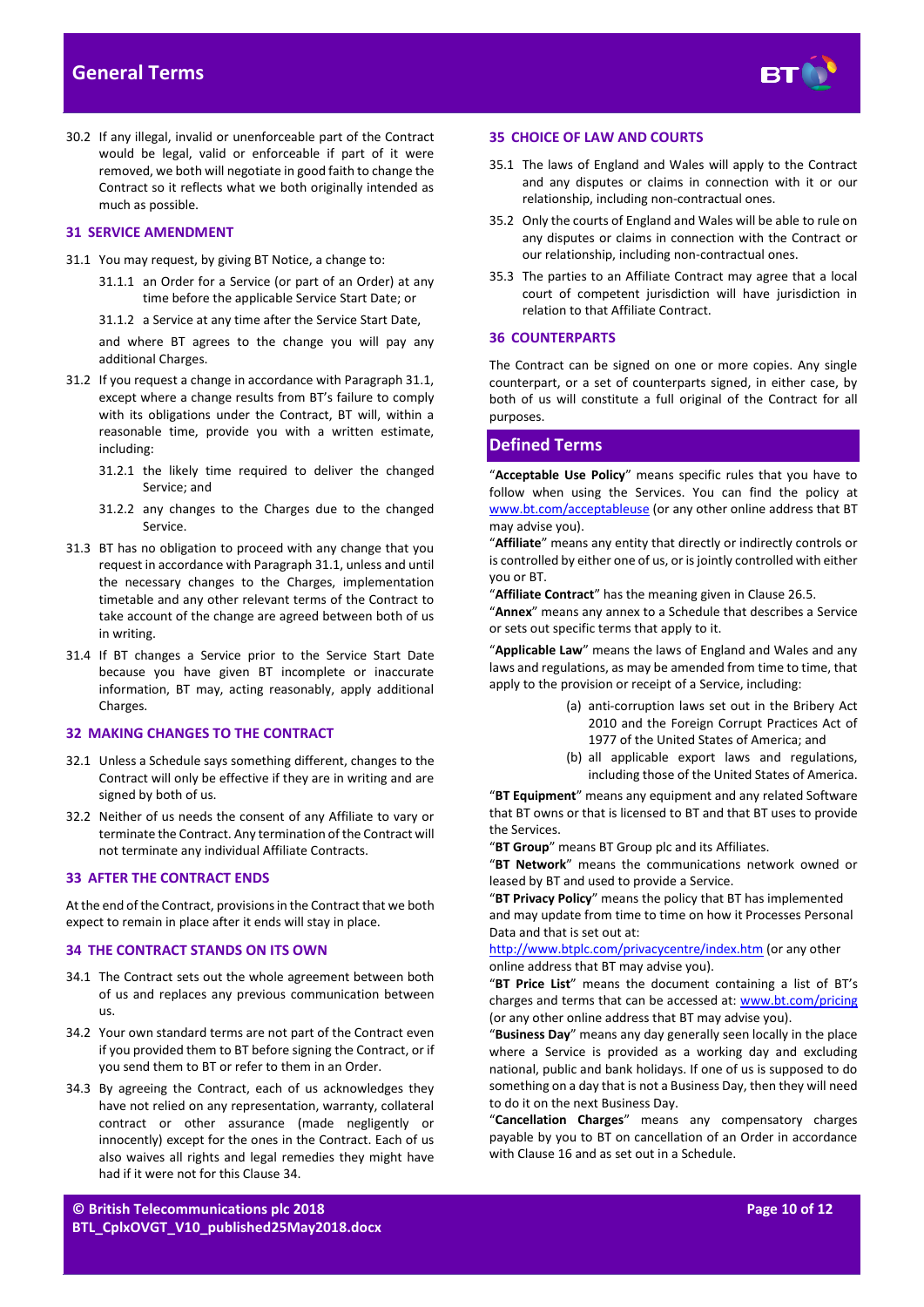

"**Charges**" means the fees and charges that you pay in relation to Service as set out in the Schedule.

"**Claim**" means any legal claims, actions or proceedings against one of us, whether threatened or actual, whether by a third party or the other party to this Contract.

"**Compliance Obligations**" mean those provisions, obligations and rights set out under the drop-down heading 'Compliance Obligations' at a structure of the structure of the structure of the structure of the structure of the structure of the structure of the structure of the structure of the structure of the structure of the structure of the

[www.globalservices.bt.com/uk/en/footer\\_links/terms](http://www.globalservices.bt.com/uk/en/footer_links/terms) (or any other online address that BT may advise you).

"**Confidential Information**" means confidential information either of us (or each of our officers, employees, agents, subcontractors, suppliers, advisers or Affiliates) gives the other after the date of the Contract, no matter how it is recorded, stored or disclosed and includes:

- (a) the Contract;
- (b) information about technical or commercial know-how, specifications, inventions, processes or initiatives; or
- (c) any information a reasonable business person would see as confidential about:
	- (ii) the business, affairs, customers, clients, subcontractors, suppliers, plans or strategy of either of us or our Affiliates; and
	- (iii) the operations, processes, product information, know-how, designs, trade secrets or software of either of us or our Affiliates,

but it does not include:

- (a) information that is available to the public, or becomes available, unless it is because one of us breaches the Contract;
- (b) information that was already available to the receiving party on a non-confidential basis;
- (c) information we both agree in writing is not confidential information; or
- (d) information that was developed by or for the receiving party independently of the confidential information.

"**Contract**" means the agreement between you and BT that is made up of these General Terms, the Schedules, any Annexes, the Orders, and if applicable to any Service, the BT Price List.

"**Credit Agency**" means Experian, Equifax and Callcredit.

"**Customer Committed Date**" means the date provided by BT on which delivery of a Service (or each part of a Service, including to each Site) is due to start.

"**Customer Contact**" means any individuals authorised to act on your behalf for Service management matters.

"**Customer Personal Data**" means only the proportion of Personal Data where you are the Controller and that BT needs to Process on your behalf as a Processor in providing the Services to you under the Contract.

"**Data Protection Legislation**" means collectively (i) any applicable laws of the European Union, (ii) any applicable local laws relating to the Processing of Personal Data and the protection of an individual's privacy, (iii) the GDPR, and (iv) any binding guidance or code of practice issued by a Supervisory Authority.

"**Effective Date**" has the meaning given to it on the cover sheet of this Contract, or, if there is no cover sheet, the Order.

"**EU-US Privacy Shield**" means a legal framework adopted by the European Commission in its adequacy decision of 12 July 2016 that ensures an adequate level of protection for Personal Data

transferred from the European Union to organisations in the United States that have self-certified to the EU-US Privacy Shield. "**Force Majeure Event**" means any event that neither of us can control and that stops or delays one of us from doing something, including:

- (a) natural event including a flood, a storm, lightning, a drought, an earthquake, or seismic activity;
- (b) an epidemic or a pandemic;
- (c) a terrorist attack, civil war, civil commotion or riots, war, the threat of war, preparation for war, an armed conflict, an imposition of sanctions, an embargo or a breaking-off of diplomatic relations;
- (d) any law made or any action taken by a government or public authority, including not granting or revoking a licence or a consent;
- (e) collapsing buildings, a fire, explosion or accident; or
- (f) any labour or trade dispute, a strike, industrial action or lockouts.

"**GDPR**" means the General Data Protection Regulation (EU) 2016/679 and any amendment or replacement to it, (including any corresponding or equivalent national law or regulation that implements the GDPR).

"**General Terms**" means these terms.

"**Insolvency Event**" means any of the following events that occurs where one of us:

- (a) becomes the subject of a bankruptcy order;
- (b) becomes insolvent;
- (c) makes any arrangement or composition with its creditors, or assignment for the benefit of its creditors;
- (d) goes into voluntary or compulsory liquidation, except for reconstruction or amalgamation purposes;
- (e) stops trading or operating;
- (f) owns any assets that are material to the operations of all or substantially all of its business that are seized or have a receiver or administrator appointed over them; or
- (g) faces any of these situations because a notice is given, a petition is issued, a resolution is passed, or any other step is taken in their jurisdiction.

"**Intellectual Property Rights**" means any trademark, service mark, trade and business name, patent, petty patent, copyright, database right, design right, community design right, semiconductor topography right, registered design, right in Confidential Information, internet domain name, moral right and know-how, or any similar right in any part of the world. Any applications for registering any of these rights that can be registered in any part of the world are also included.

"**Maintenance**" means any work on the BT Network or Services, including to maintain, repair or improve the performance of the BT Network or Services.

"**Notice**" means any notice to be given by one of us to the other under the Contract in accordance with Clause [25.](#page-8-4)

"**Open Source Software**" means software BT has distributed to you that is licensed under a separate open source licence.

"**Order**" means any order or part of an Order you give to BT that is accepted by BT for one or more Services.

"**Purchased Equipment**" means any equipment, including any Software, that BT sells or licenses to you.

"**Schedule**" means any schedule that describes a Service and sets out the specific terms that apply to it, and includes any Annexes for that Service except for the purposes of Clause [2.](#page-1-4)